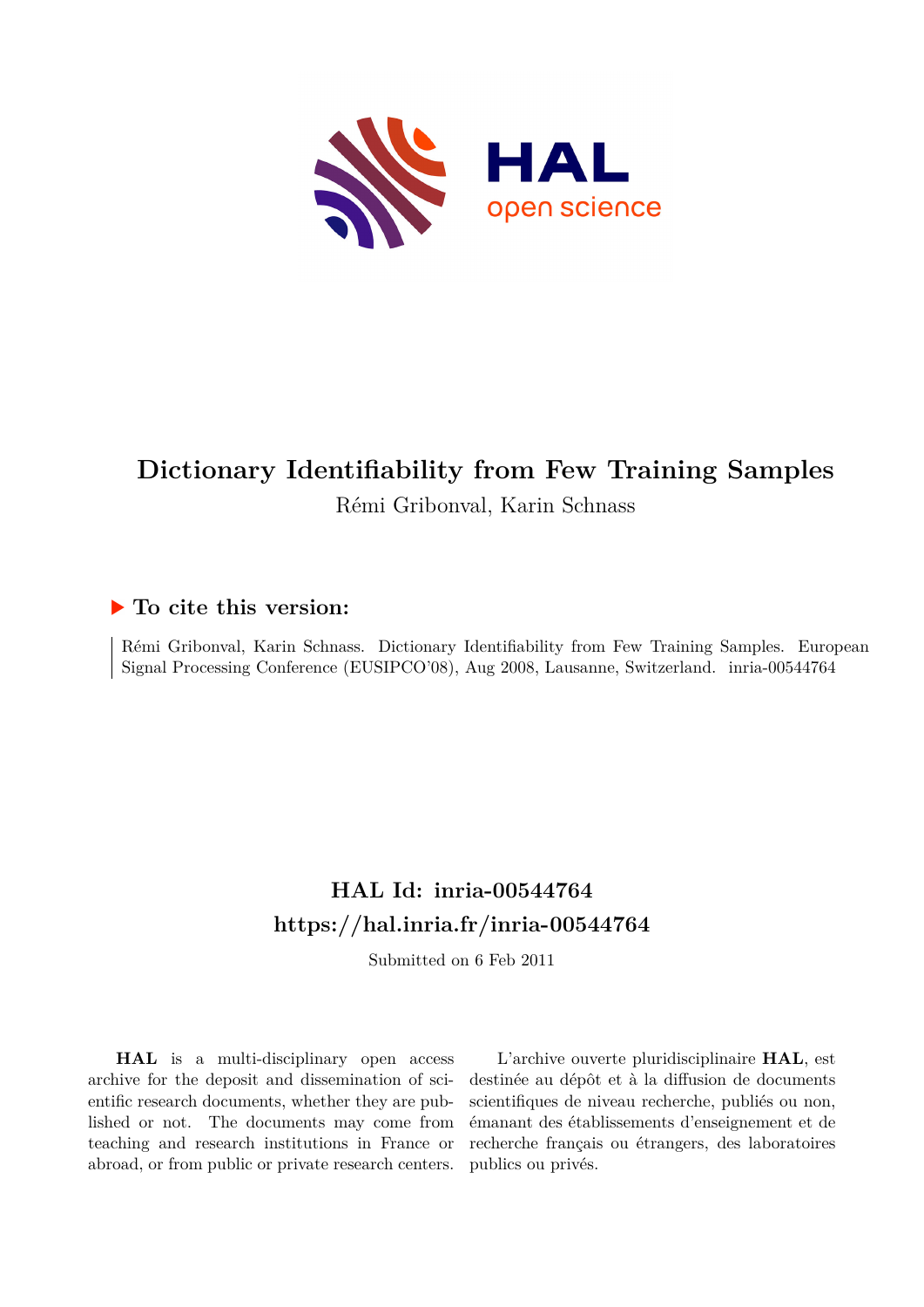#### DICTIONARY IDENTIFIABILITY FROM FEW TRAINING SAMPLES

*Remi Gribonval ´*

Projet METISS Centre de Recherche INRIA Rennes - Bretagne Atlantique IRISA, Campus de Beaulieu F-35042 Rennes Cedex, France E-mail: firstname.lastname@irisa.fr

ABSTRACT

This article treats the problem of learning a dictionary providing sparse representations for a given signal class, via  $\ell^1$ minimisation. The problem is to identify a dictionary  $\Phi$ from a set of training samples *Y* knowing that  $Y = \Phi X$  for some coefficient matrix *X*. Using a characterisation of coefficient matrices *X* that allow to recover any orthonormal basis (ONB) as a local minimum of an  $\ell^1$  minimisation problem, it is shown that certain types of sparse random coefficient matrices will ensure local identifiability of the ONB with high probability, for a number of training samples which essentially grows linearly with the signal dimension.

#### 1. INTRODUCTION

In the last years sparse signals have received a lot of attention as the signal processing community started to realise their usefulness. For instance they are easy to store and to compute with and recently it has been discovered that they are also quite easy to capture, using compressed sensing [6]. The drawback is that it is actually far from easy to find sparse representations. Assuming that someone just gives you a dictionary  $\Phi$  of *K* atoms  $\varphi_i \in \mathbb{R}^d$ , a signal *y* and the knowledge that this signal has an *S*-sparse representation, i.e. can be written as linear combination of *S* atoms, the only way you can generically be guaranteed to find this sparse representation is to search among all  $\binom{K}{S}$  subsets of *S* atoms for the correct one. By now there are many results showing that by making additional assumptions on the dictionary, having low cumulative coherence [7, 10, 18] or satisfying a uniform uncertainty principle [3], sub-optimal algorithms like (Orthogonal) Matching Pursuit or algorithms based on the Basis Pursuit Principle, will give you the correct answer or be very likely to. However, in any of the cited publications you will more likely than not find a statement starting with 'given a dictionary . . . ' which points exactly to the remaining problem. If you have a class of signals and you would like to find sparse approximations someone has to give you the right dictionary. For many signal classes good dictionaries like time-frequency or time scale dictionaries are known and from theoretical study of your signal class you might be able to identify one that will fit well. On the other hand, if you run into a new class of signals, chances that the best fit will already be known are quite slim and it can be quite a time consuming overkill to develop a deep theory like that of wavelets every time. An attractive alternative approach is dictionary learning, where you try to infer the dictionary that *Karin Schnass*

Signal Processing Laboratory (LTS2) School of Engineering, EPFL Station 11, CH - 1015 Lausanne, Switzerland E-mail: firstname.lastname@epfl.ch

will give you good sparse representations for your whole signal class from a small portion of training signals.

Considering the extensive literature available for the sparse decomposition problem surprisingly little work has been dedicated to theoretical dictionary learning so far. There exist several dictionary learning algorithms [8, 13, 1], but only recently people have started to consider also the theoretical aspects of the problem. Dictionary learning finds its roots in the field of Independent Component Analysis (ICA) [4], where many identifiability results are available, which however rely on asymptotic statistical properties, under independence assumptions. Georgiev, Theis and Cichocki [9] as well as Aharon, Elad and Bruckstein [2] describe more geometric identifiability conditions on the (sparse) coefficients of training data in an ideal (overcomplete) dictionary. Both approaches to the identifiability problem rely on rather strong sparsity assumptions, and require a huge amount of training samples. In addition to a theoretical study of dictionary identifiability, both cited papers provide theoretical algorithms to perform the desired identification. Unfortunately the naive implementation of these provably good dictionary recovery algorithms seems combinatorial, which limits their applicability to low dimensional data analysis problems and renders them fragile to outliers, i.e. training signals without a sparse enough representation. In this article we will study the question when a dictionary can be learned via  $\ell^1$ -minimisation [20, 17], and thus by a non-combinatorial algorithm. First we will shortly explain the minimisation problem that we use to find the dictionary  $\Phi$  from a set of training signals  $y^n = \Phi x^n, 1 \le n \le N$  (or in short  $Y = \Phi X$ ) and recent results [11], giving conditions on *X* for the pair  $(\Phi, X)$  to be a local minimum of the minimisation problem, in case  $\Phi$  is an orthonormal basis (ONB). Then we will prove that if the entries of *X* follow a certain type of sparse distribution these conditions will be satisfied with high probability. We quantify how rapidly this probability approaches one as the number *N* of training signals grows. Denoting *p* the proportion of zero entries in *X*, the number of training samples *N* needed to guarantee the local identifiability condition does not grow significantly faster than  $Kp^{-\gamma}$  for an exponent  $2 \leq \gamma \leq 3$ , i.e, for a fixed *p* it essentially grows linearly with the dictionary size  $K = d$ .

#### 2. DICTIONARY LEARNING VIA  $\ell^1$ -MINIMISATION

The idea of learning a dictionary via  $\ell^1$ -minimisation is motivated by the success of the Basis Pursuit principle for finding sparse representation. So given a dictionary, i.e. a set of  $K > d$  unit vectors or atoms  $\varphi_k \in \mathbb{R}^d$ ,  $1 \leq k \leq K$ , that span

K. Schnass was partly supported by NSF grant 200021-117884/1. We would like to thank Roman Vershynin for essentially solving all our hypercubic sphere problems.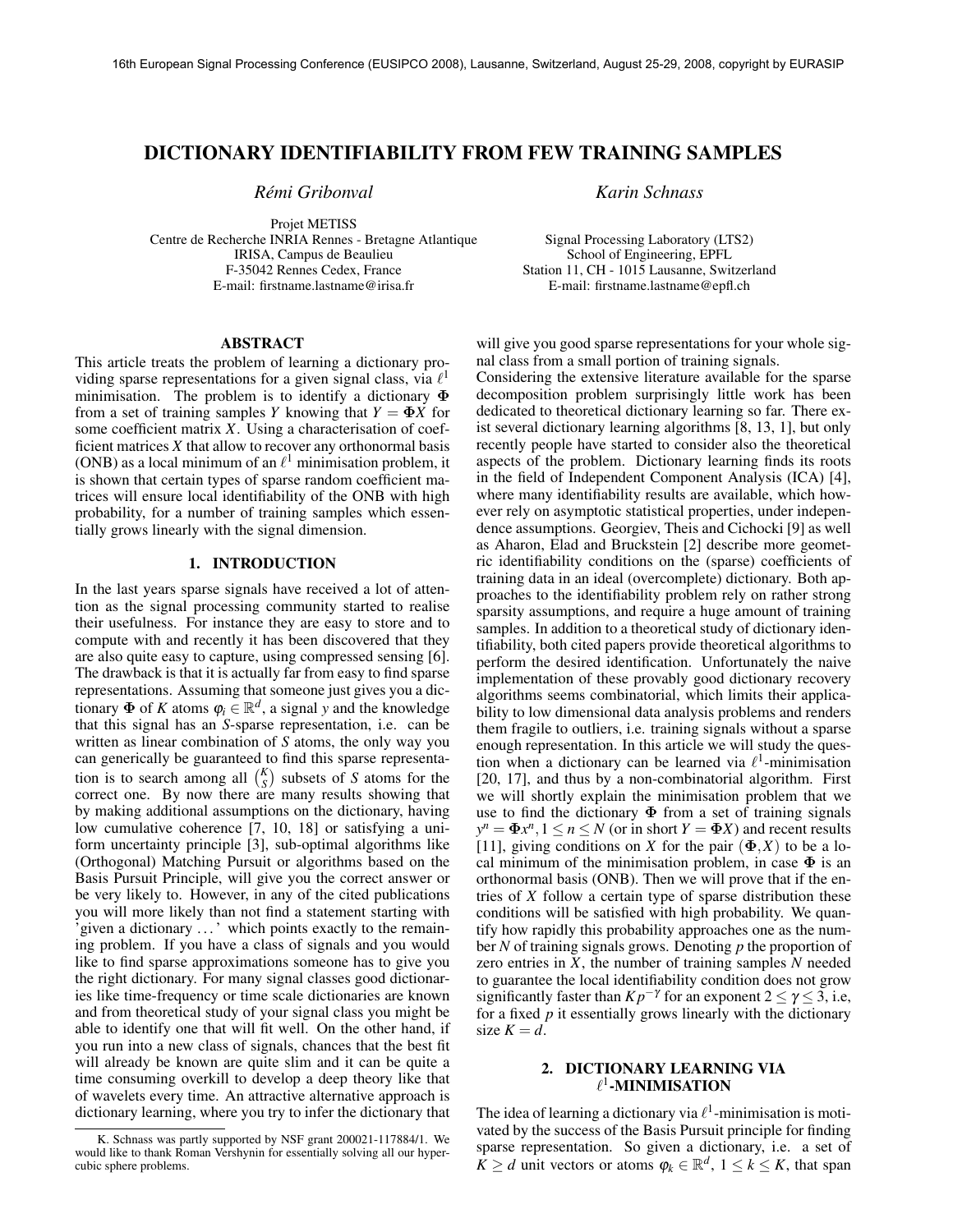the whole space  $\mathbb{R}^d$  and which we collect as columns in the  $d \times K$  matrix  $\Phi$ , and a signal  $y \in \mathbb{R}^d$ , finding the sparsest representation amounts to solving the problem

$$
\min_{x} ||x||_0, \text{ such that } \Phi x = y \tag{1}
$$

where  $\|x\|_0$  counts the number of nonzero entries in the vector *x*. Despite not being a norm  $\|\cdot\|_0$  is often referred to as the  $\ell^0$ -norm. However, being nonconvex and nonsmooth, (1) is hard to solve. The Basis Pursuit Principle tries to circumvent this problem by replacing (1) by its convex relaxation,

$$
\min_{x} ||x||_1, \text{ such that } \Phi x = y,
$$
 (2)

hoping that the solutions coincide. That this is actually the case whenever *y* is sufficiently sparse can be retraced in several recent papers, e.g. [10, 7, 3, 18].

The connection to dictionary learning is now easily made. Given *N* signals  $y^n \in \mathbb{R}^d$ ,  $1 \le n \le N$ , and a candidate dictionary, we need to solve *N* minimisation problems

$$
\min_{x^n} ||x^n||_1, \text{ such that } \Phi x^n = y^n, \forall n.
$$

Collect all signals  $y^n$  into a  $d \times N$  matrix *Y* and all coefficients *x<sup>n</sup>* into a *K* × *N* matrix *X* and define  $||X||_1 := \sum_n ||x_n||_1 =$  $\sum_{k,n} |x_{kn}|$ . Using this notation we can write the *N* minimisation problems compactly as:

$$
\min_{X} ||X||_1
$$
, such that  $\Phi X = Y$ .

If the minimum is attained at  $X_{\Phi}$  then  $||X_{\Phi}||_1$  constitutes a measure of the global sparsity that can be achieved with the dictionary Φ. Thus a natural criterion to select the best dictionary within a collection *D* of admissible dictionaries is,

$$
(\mathbf{\Phi}, X) = \arg\min_{\mathbf{\Phi}, X} ||X||_1, \text{ such that } \mathbf{\Phi}X = Y, \mathbf{\Phi} \in \mathcal{D}. \tag{3}
$$

The most general families of admissible dictionaries one can imagine are the ones where just the number of atoms is fixed. However, the more general  $\mathscr D$  is, the harder it is to find a minimum simply because more dictionaries have to be considered. To simplify the search one can concentrate on more structured families such as discrete libraries of orthonormal bases (wavelet packets or cosine packets, for which fast dictionary selection is possible using tree-based searches) or structured overcomplete dictionaries such as shift-invariant dictionaries or unions of orthonormal bases. In this paper we will focus on the simplest non-overcomplete case  $(K = d)$ with the set  $\mathcal{O}(d)$  of arbitrary *orthogonal bases*, parameterised by a unitary matrix  $\Phi$ . Further work is needed to check how to extend our results to the set of *oblique bases*, associated to square matrices  $\Phi$  with linearly independent unit columns  $\|\phi_k\|_2 = 1$ , or even to overcomplete dictionaries.

The special aspect of dictionary learning treated here is how a coefficient matrix *X* has to be structured such that for any orthonormal basis  $\Phi$  the pair  $(\Phi, X)$  will constitute a global minimum of (3) with input  $\overline{Y} = \overline{\Phi}X$ . In other words when can a dictionary be uniquely identified from *N* sparse training signals  $y^n$  by  $\ell^1$  minimisation. However since the minimisers of (3) are only unique up to matching column (resp. row) permutation and sign change of Φ (resp. *X*),

and also because it is generally hard to find global minima, we will reduce our ambition to finding conditions such that (Φ,*X*) constitutes a *local* minimum, which we will call *local identifiability conditions*. They guarantee that algorithms which decrease the  $\ell^1$  norm must converge to the true dictionary when started from a sufficiently close initial condition.

#### 3. LOCAL IDENTIFIABILITY CONDITION

As starting point for our analysis that certain random sparse matrices will have the required structure, we use the result developed in [11]. The local identifiability condition is expressed based on a block decomposition of the coefficient matrix *X* as follows (see Figure 1):

- $x_k$  is the *k*-th row of *X*, and we define  $\Lambda_k$  the set indexing its nonzero entries and  $\overline{\Lambda}_k$  the set indexing its zero entries;
- $s_k$  is the row vector sign $(x_k)_{\Lambda_k}$ ;
- $X_k$  (resp.  $\bar{X}_k$ ) is the matrix obtained by removing the *k*-th row of *X* and keeping only the columns indexed by  $\Lambda_k$  $(\text{resp. } \overline{\Lambda}_k)$ .



Figure 1: Block decomposition of the matrix *X* with respect to a given row  $x_k$ . Without loss of generality, the columns of *X* have been permuted so that the first  $\sharp \Lambda_k$  columns hold the nonzero entries of  $x_k$  while the last  $\sharp \overline{\Lambda}_k$  hold its zero entries.

**Theorem 3.1** ([11]) *Consider a*  $K \times N$  *matrix X. Assume that for each k, there exists a vector*  $d_k$  *with* 

$$
\bar{X}_k d_k = X_k s_k^T \text{ and } ||d_k||_{\infty} < 1. \tag{4}
$$

*Then, for any* orthogonal *matrix* Φ*, the optimisation problem*

$$
\min_{\mathbf{\Phi}', X'} \|X'\|_1, such that \mathbf{\Phi}'X' = \mathbf{\Phi}X,
$$

*where*  $\Phi'$  *is constrained to be any basis of unit vectors (i.e., not necessarily orthonormal but* oblique*), admits a strict local minimum at*  $\Phi' = \Phi$ .

Note that an ONB  $\Phi$  in combination with any *X* exhibiting the above property, will be a local minimum not only among all pairs of ONBs and coefficients but among all pairs of oblique bases and coefficients.

#### 4. RANDOM SPARSE MODEL ON *X*

We now detail the random sparse model on *X* and outline the proof that, when the number of training samples *N* is large, the local identifiability condition of Theorem 3.1 is satisfied with high probability. We will merely sketch the estimation of the small probability that the condition is not satisfied.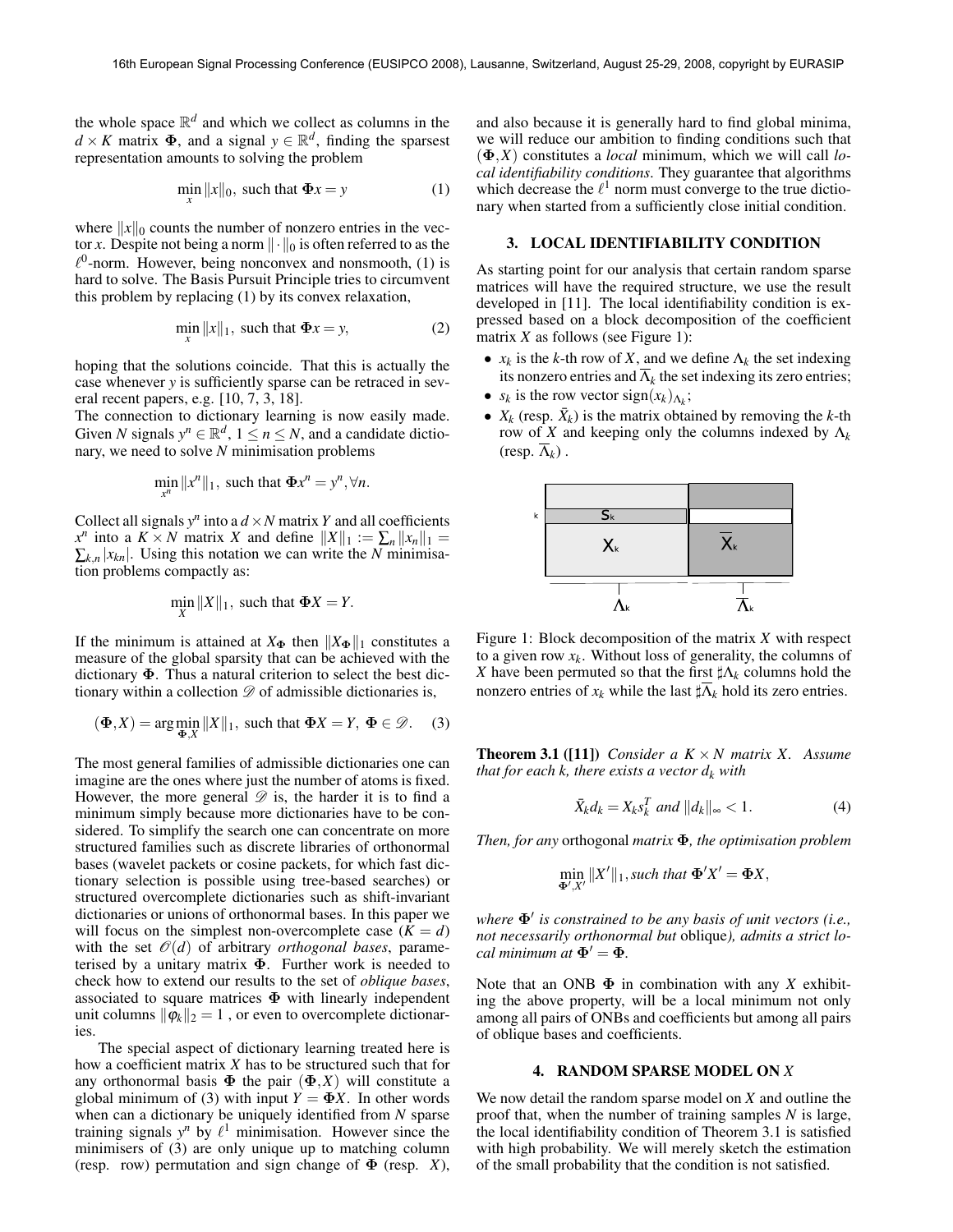#### 4.1 The model

We assume that the entries  $x_{kn}$  of the  $K \times N$  matrix X are i.i.d with  $x_{kn} = z_{kn} w_{kn}$  where  $z_{kn}$  are i.i.d indicator variables taking the value zero with probability  $0 < p < 1$ , i.e.  $z \sim$  $(1-p)\delta_1 + p\delta_0$ , and  $w_{kn}$  are i.i.d., centered, of unit variance.

The important role of the indicator variables is to guarantee a strictly positive probability that *xkn* is exactly zero. The distribution of *wkn* seems to play a less important role. Here we will assume that this distribution is subgaussian with parameter  $\beta$ , in the sense that

$$
\mathbb{P}_w(|w|>u) \le \exp(1-u^2/\beta^2), \ \forall u>0. \tag{5}
$$

Examples of distributions which fit this model are when *wkn* is Gaussian, or Bernoulli  $\pm 1$  with equal probability. The subgaussian assumption will be used as a technical assumption in the analysis carried below, but we believe that similar results can also be achieved with other distributions such as the Laplacian distribution, which is not subgaussian and seems more natural in the  $\ell^1$  minimisation framework.

#### 4.2 Geometric insight

For each index  $k$  we need to check if there is a vector  $d_k$  with  $||d_k||_{\infty}$  < 1 such that  $\bar{X}_k d_k = X_k s_k^T$ . Geometrically speaking, we need to verify if the vector  $u_k := X_k s_k^T$  lies in the image by the linear operator  $\bar{X}_k$  of the unit cube  $Q^{\bar{\Lambda}_k} = [-1, 1]^{\bar{\Lambda}_k}$ . This will be true whenever we have simultaneously that:

- the vector  $u_k$  belongs to the Euclidean ball  $B(0,r)$  of radius *r*, i.e.,  $||u_k||_2 \le r$ ;
- the image of the unit cube  $Q^{\bar{\Lambda}_k}$  by  $\bar{X}_k$  contains  $B(0,r)$ .

#### 4.3 Outline of the approach

To achieve our goal, we will prove that:

- **P1** with high probability  $1 P_1$ , the matrix  $X_k$  has roughly  $(1-p) \times N$  columns, and  $\bar{X}_k$  roughly  $p \times N$  columns.
- P2 with probability  $1 P_2(\alpha)$ , we have  $||u_k||_2^2 \le \alpha (K 1)N$ . This can be seen from the fact that  $u_k$  is a sum of at most  $N$  i.i.d zero-mean vectors (the columns of  $X_k$  multiplied by independent random signs), each with expected squared norm  $(K-1) \times (1-p) \leq K-1$ . The probability *P*<sub>2</sub>( $\alpha$ ) decays exponentially fast to zero with  $\alpha$ . For technical reasons we choose

$$
\alpha = \alpha(p, K, N) = 4\log\frac{p^{2+\frac{1}{K-1}}N}{K-1}.
$$

**P3** with high probability  $1-P_3$ , we have the inclusion

$$
B(0,\sqrt{\alpha\cdot (K-1)\cdot N})\subset \bar{X}_kQ^{\bar{\Lambda}_k}.
$$

In the appendix we provide the main ideas indicating why the three steps P1-3 are valid.

#### 5. QUALITATIVE BEHAVIOUR

The overall probability that the coefficient matrix *X* satisfies the local identifiability condition of Theorem 3.1 is driven by  $P_1$ ,  $P_2$ ,  $P_3$ . The sketches of the proofs provided in the appendix indicate that while  $P_1$  decreases exponentially fast with *N*,  $P_2$  and  $P_3$  do not decay as fast with *N*, and  $P_2$  is dominated by *P*3. Globally, the order of magnitude of the overall probability decay is at least as fast as

$$
\left[4\log f(p,K,N)\right]^K \cdot f(p,K,N)^{-(K-1)}
$$

with

$$
f(p, K, N) := p^{2 + \frac{1}{K-1}} N/(K-1).
$$

In other words, there is a constant *C* such that whenever the number of training samples satisfies

$$
N \ge (K-1) \cdot p^{-2-\frac{1}{K-1}} \cdot A
$$

for some value *A*, the probability that *X* does not satisfy the local identifiability condition does not exceed  $C(4\log A)^{K}A^{-(K-1)}$ .

This behaviour has two good aspects. Firstly, for a given proportion  $p$  of zero entries in  $X$ , the number  $N$  of training samples that is sufficient to guarantee with high probability local stability of the  $\ell^1$  learning criterion only grows linearly with the ambient signal dimension *K*. Secondly, even for small *p* - i.e. for not really sparse matrices *X* having relatively few zero coefficients - local identifiability with the  $\ell^1$ minimisation criterion does not require exponentially many training samples. Indeed, for the smallest possible dimension of a dictionary learning problem,  $K = 2$ ,  $\bar{N} \ge p^{-3}A$ , for large *A*, is sufficient. For dictionary learning problems in higher dimensions,  $K \gg 2$ , the number of training samples only needs to grow like  $N/(K-1)$  ≥  $p^{-2}A$ . If  $p^2N/(K-1)$  ≫ 1 the probability that *X* yields a local minimum of the  $l<sup>1</sup>$  criterion rapidly approaches one.

#### 6. CONCLUSION

We have shown that coefficient matrices with entries following a sparsely scaled Gaussian distribution make it possible to identify an arbitrary orthonormal basis from *N* training signals as a local minimum of an  $\ell^1$  minimisation problem (3). This holds with probability rapidly approaching one as the number of training signals becomes large compared to their dimensionality and their expected sparsity, i.e.

$$
N \gg Kp^{-\gamma}, \quad \text{with } 2 \le \gamma \le 3
$$

Since the dependence is linear in *K* and inversely sub-cubic in *p* we need far less training samples to have good recovery chances than suggested for instance by Aharon et al. in [2], and local identifiability can also be guaranteed even though many training samples have no sparse representation.

However with this result we have barely started to scratch the surface of the theoretical aspects of the dictionary learning problem with finitely many training samples, and much work will have to be invested into its extension. First of all we need to investigate in more depth for which distributions on *wkn* the current type of analysis is valid. This is deeply connected with the properties of random projections of the high-dimensional unit cube under *X*. The next step is dealing with oblique bases. Results in [11] indicate that this implies taking into account the coherence of  $\Phi$  in the concentration of measure arguments sketched here. In order to make the result more practically applicable to dictionary learning we need to analyse the probability that spurious local minima of the  $\ell_1$  criterion exist. If they do not exist, descent algorithms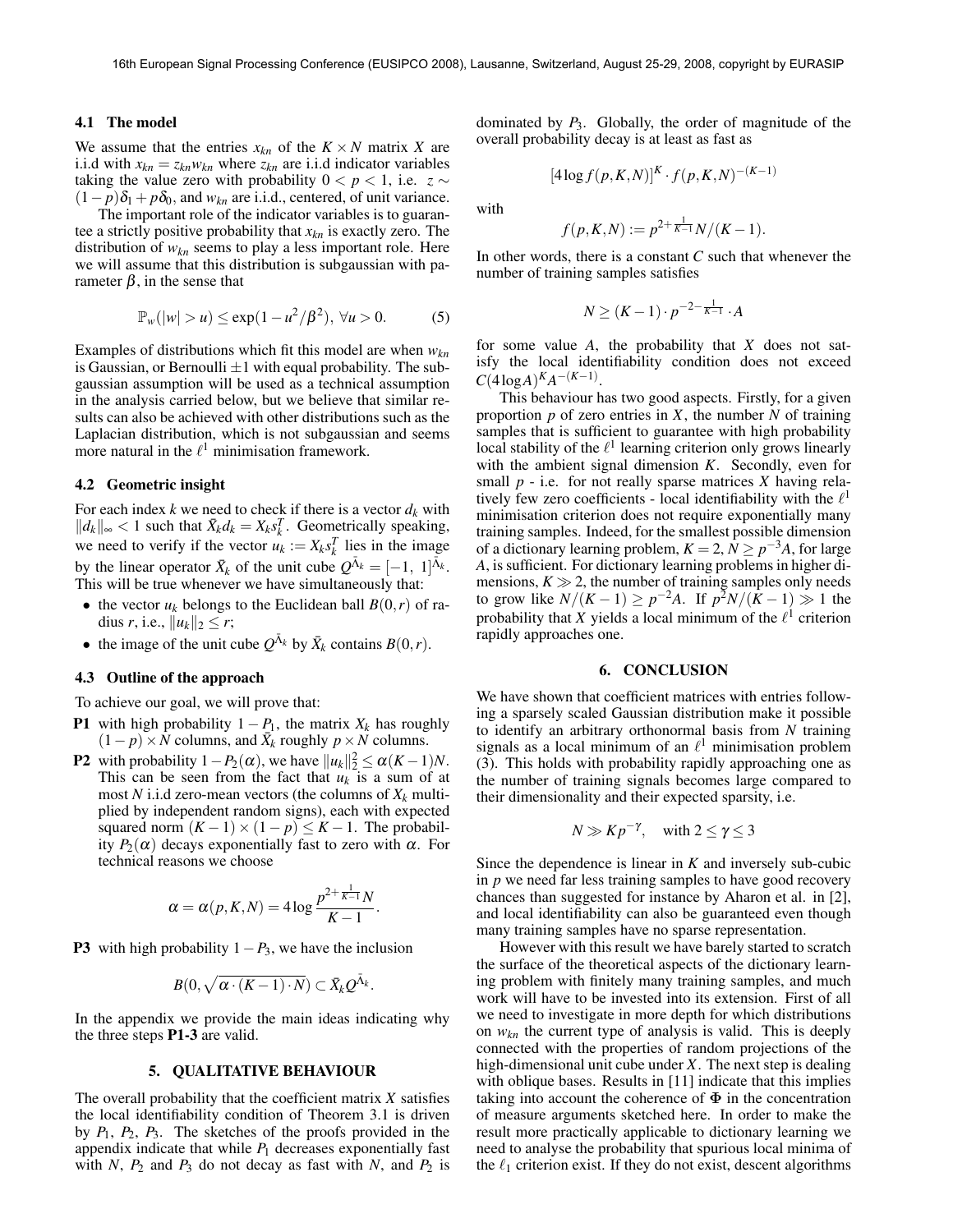are bound to converge to the optimal dictionary for any initial condition. This is similar in spirit to the work of Vrins et al [19]. Also it would be desirable to extend Theorem 3.1 to redundant dictionaries, and analyse dictionary learning with criteria which mix an  $\ell^1$  term with an quadratic approximation error to account for noise in the model. Finally we want to explore whether the recovery condition of Theorem 3.1 can be used to prove the optimality of other, more greedy, dictionary learning algorithms. Preliminary results indicate that this is the case for the "deflation" approach [5].

#### A. PROOF SKETCHES

**Proof:** (sketch of P1). The first statement P1 amounts to measuring the probability that the sum  $\sharp \Lambda_k = \sum_{n=1}^N z_{kn}$  of *N* i.i.d variables  $z_{kn}$  ∼ (1 − *p*) $\delta_1$  + *p* $\delta_0$  deviates from its expected value  $(1 - p)N$  by more than a given factor. Using Hoeffding's inequality we get for  $0 < \varepsilon_1 < 1/2$ 

$$
\mathbb{P}(\sharp \Lambda_k \ge (1+\varepsilon_1)(1-p)N) \le \exp(-\frac{\varepsilon_1^2}{4}(1-p)N) \qquad (6)
$$

$$
\mathbb{P}(\sharp \bar{\Lambda}_k \le (1 - \varepsilon_1) pN) \le \exp(-\frac{\varepsilon_1^2}{4}(1 - p)N). \tag{7}
$$

For a fixed  $p < 1$  this probability  $P_1$  decays exponentially fast with *N*, and will be negligible compared to  $P_2$  and  $P_3$ .

Proof: (sketch of P2). In case the entries of the coefficient matrix follow a scaled Gaussian distribution the second statement P2 essentially corresponds to bounding the tail of a  $\chi^2$ -distribution. Let *A* be an  $L \times M$  matrix with entries  $a_{lm} = w_{lm}z_{lm}$  where  $w_{lm}$  are i.i.d normally distributed and  $z_{lm}$ are i.i.d indicator variables, as described in the signal model, and *s* an *M*-dimensional vector with independent Bernoulli entries  $(\pm 1)$ , which is independent of *A*. We want to bound the tail of the random variable

$$
||As||_2^2 = \sum_{l=1}^L \left(\sum_{m=1}^M w_{lm} z_{lm} s_m\right)^2 =: \sum_{l=1}^L Y_l^2.
$$

For fixed indicator variables,  $Y_l := \sum_{m=1}^{M} w_{lm} z_{lm} s_m$  is a sum of i.i.d zero mean, unit variance Gaussian random variables, hence it is again Gaussian with zero mean and variance  $||z_l||_2^2$ . Thus  $Y_l / ||z_l||_2$  is Gaussian with zero mean and unit variance and  $\sum_l Y_l^2 / ||z_l||_2^2$  follows a  $\chi^2$ -distribution of degree L. Observing that  $||z_l||_2^2 \le M$  we obtain, as soon as  $\alpha / \log(\alpha L) \ge 2$ ,

$$
\mathbb{P}\left(\sum Y_l^2 > \alpha \cdot L \cdot M\right) \le \mathbb{P}\left(\sum Y_l^2 / \|z_l\|_2^2 > \alpha L\right)
$$

$$
= \frac{2^{-L/2}}{\Gamma(L/2)} \int_{\alpha L}^{\infty} x^{(L/2-1)} e^{-x/2} dx
$$

$$
\le \int_{\alpha L}^{\infty} e^{-x/4} dx = 4e^{-\alpha L/4}.
$$
 (8)

The last estimate we get since for  $x \ge \alpha L$  we have  $x^{(L/2-1)}e^{-x/2} < e^{-x/4}$ , because  $x/\log x \ge \alpha L/\log(\alpha L) \ge$ *L* − 2. With  $A = X_k$ ,  $s = s_k^T$ , we have  $L = K - 1$  and  $M \leq N$ , so with the chosen value for  $\alpha$  we obtain

$$
P_2 \le C_2 \left(\frac{p^{2+\frac{1}{K-1}}N}{K-1}\right)^{-(K-1)}
$$

,

whenever  $p^{2+\frac{1}{K-1}}N/(K-1) \ge c_2$  for a universal constant  $c_2$ .

**Proof:** (sketch of P3). The third statement is strongly connected to the notion of Kashin's representations  $[12, 14]$ , and its analysis is more involved. Given *M* vectors  $\{v_m\}_{m=1}^M \subset \mathbb{R}^n$ , which we can collect in an *n* × *M* matrix **V**, one says that the vector  $a \in \mathbb{R}^M$  is a Kashin's representation of level *C* of the vector  $u \in \mathbb{R}^n$  with **V** if  $u = \frac{1}{\sqrt{M}} \sum_{m=1}^M a_m v_m$ ,  $||a||_{\infty} \leq$  $C||u||_2$ . The two following statements are equivalent: (a) *every vector*  $u \in \mathbb{R}^n$  admits a Kashin's representation of level *C* with **V**; (b) the matrix **V** satisfies  $B(0, \sqrt{M}/C) \subset \mathbf{V}Q^M$ . Random matrices V with i.i.d. subgaussian entries satisfy the above property with high probability [16, 15, 14], which is why we introduced the subgaussian assumption on *w* (see Eq. (5)). This immediately yields the following lemma (proved below) giving properties of the  $(K-1) \times \sharp \Omega$  matrix  $X_{\Omega}^k := (x_{\ell n})_{\ell \neq k, n \in \Omega}$ :

**Lemma A.1** *Let*  $0 < p_0 < 1$ *. There are constants*  $\lambda_0 >$ 2,*c*<sub>3</sub>,*C*<sub>3</sub> *with the following properties: for any*  $0 < p \le p_0$ *and any index set*  $\Omega$ , *if*  $\lambda := \frac{\lambda}{\Omega}/(K - 1) \geq \lambda_0$  *then, except with probability at most*

$$
\lambda^{-(K-1)} + 2\exp(-c_3\sharp\Omega),
$$

 $e$ *very*  $u \in \mathbb{R}^{K-1}$  *admits a representation*  $u = X_{\Omega}^k d$  *with* 

$$
||d||_{\infty} \leq C_3 \cdot \frac{||u||_2}{\sqrt{(1-p)(K-1)\sharp\Omega}}.\tag{9}
$$

This lemma is slightly too weak to be applied directly in our setting: typically we expect  $||u_k||_2 \leq \sqrt{\alpha(K-1)N}$  and  $\sharp \bar{\Lambda}_k \geq (1 - \varepsilon_1) pN$ , hence the lemma applied to  $\Omega := \bar{\Lambda}_k$  provides a representation  $u_k = \bar{X}_k d_k$  with  $||d_k||_{\infty} \le C'_3 \cdot \sqrt{\alpha/p}$ with  $C'_3 = C_3((1 - \varepsilon_1)(1 - p))^{-1/2}$ . Since  $\alpha$  grows to infinity with  $N$ , this is not enough to obtain the desired result. However, if we can split  $\bar{X}_k = X_{\Omega}^k$  into *L* disjoint matrices  $X_{\Omega_k}^k$  with  $\sharp \Omega_{\ell} \geq \sharp \Omega / (2L)$  which all lead to representations  $u_k = X_{\Omega_{\ell}}^k d_k^{\ell}$ satisfying  $(9)$ , then it is possible to combine these representations as  $u_k = \frac{1}{L} \sum_{\ell=1}^L X_{\Omega_\ell}^k d_k^\ell = \bar{X}_k d_k$  with

$$
||d_k||_{\infty} \leq \frac{\max_{\ell} ||d_k^{\ell}||_{\infty}}{L} \leq \frac{C_3}{L \cdot \sqrt{\sharp \Omega_{\ell}}} \frac{||u_k||_2}{\sqrt{(1-p)(K-1)}}
$$
  

$$
\leq \frac{C_3}{\sqrt{L/2}} \cdot \frac{||u_k||_2}{\sqrt{(1-p)(K-1)\sharp \Omega}}
$$

When  $||u_k||_2$  and  $\sharp \bar{\Lambda}_k$  have their typical values given by **P1-2**, we obtain

$$
\|d_k\|_\infty \leq C_3'\cdot \sqrt{2\alpha/(pL)}.
$$

Taking  $L > 2(C_3')^2 \cdot \alpha/p$  yields  $||d_k||_{\infty} < 1$  as desired. The probability that these *L* matrices  $X_{\Omega_{\ell}}^k$  do not simultaneously satisfy the desired Kashin's representation property is at most

$$
P_3 \le \sum_{\ell=1}^L (\lambda_{\ell}^{-(K-1)} + 2\exp(-c_3 \sharp \Omega_{\ell})),\tag{10}
$$

provided that for each block  $\lambda_{\ell} := \frac{\mu \Omega_{\ell}}{(K-1)} \geq \lambda_0$ .

We now focus on orders of magnitude to estimate *P*3, and assume  $L \approx \alpha/p$ , which means there are two constants  $0 < c \leq C < \infty$  such that  $cL \leq \alpha/p \leq CL$ . If these constants are sufficiently large, we can choose the partition of